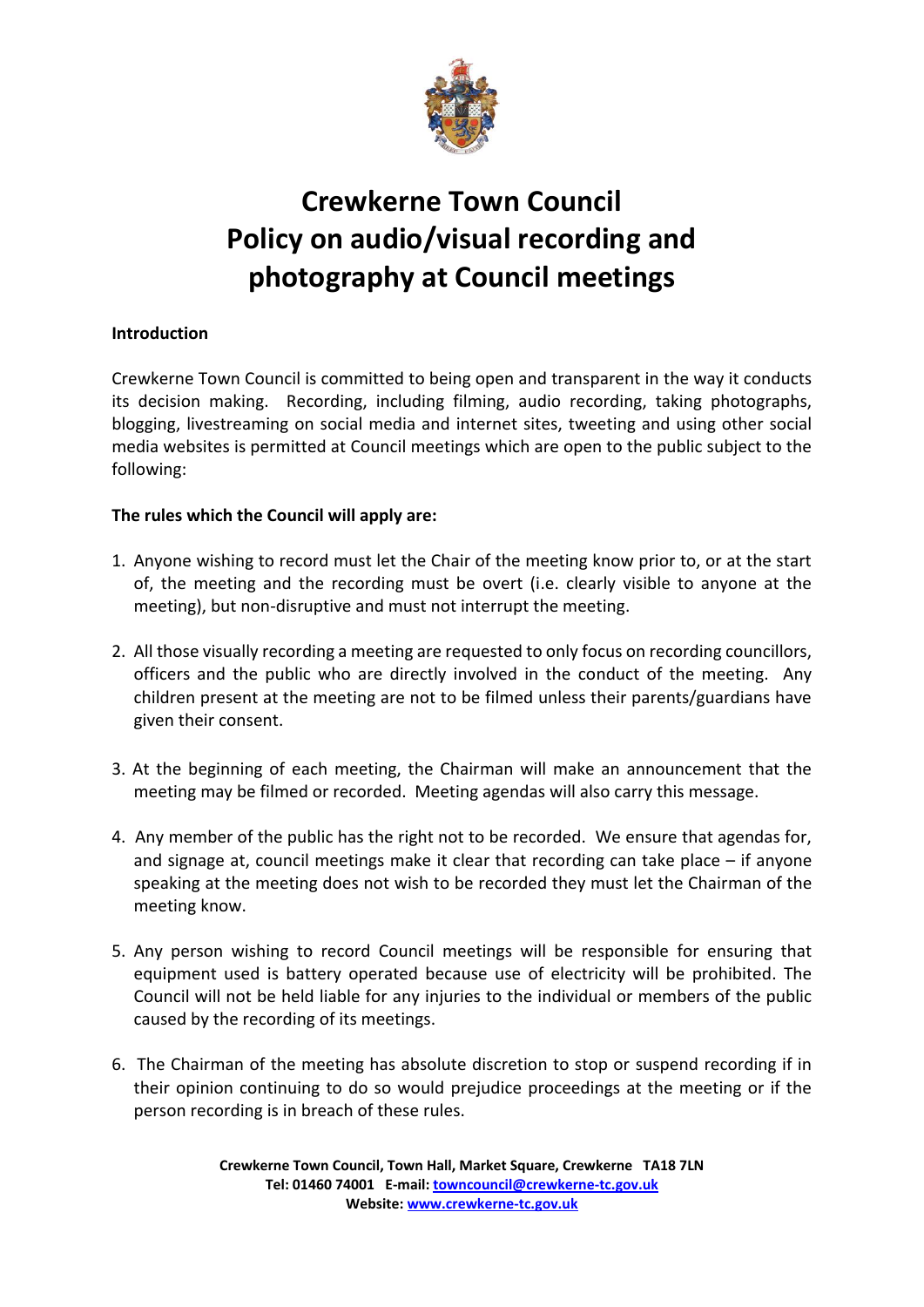

The circumstances in which this might occur might include:

- recording is disrupting the proceedings of the meeting
- there is public disturbance or a suspension of the meeting
- the meeting has resolved to exclude the public for reasons which are set down in the Local Government Act 1972
- 7. The recording should not be edited in a way that could lead to misinterpretation or misrepresentation of the proceedings or infringement of the Council's values or in a way that ridicules or shows a lack of respect for those in the recording. The Council would expect any recording in breach of these rules to be removed from public view.
- 8. On rare occasions meetings which take the form of hearings, may not always be suitable for recording due to the nature of some of the evidence to be given at the hearing, and the Chairman will use discretion to decide if recording is allowed.
- 9. If the Council or Committee needs to discuss confidential or exempt information (and goes into Confidential Session) and the public are excluded from the meeting, then all recording equipment will need to be removed immediately from the room.
- 10. Council Officers have the right to turn off or remove any unattended equipment during the times when the public and press have been excluded. Any equipment left unattended in the Council Chamber is done so entirely at the owner's risk.
- 11. The use of flash photography or additional lighting will not be allowed unless this has been discussed in advance of the meeting and agreement reached on how it can be done without disrupting proceedings.

### **Online Council meetings:**

During the Covid-19 pandemic, Council and committee meetings could be held remotely in accordance with The Local Authorities and Police and Crime Panels (Coronavirus) (Flexibility of Local Authority and Police and Crime Panel Meetings) (England and Wales) Regulations 2020. This legislation has now expired but from time to time the council may hold informal council meetings remotely. Meetings are conducted on Zoom and streamed via YouTube. In person council meetings will also be, where possible, streamed over the internet. The officer hosting the meeting is responsible for recording the meeting and will verbally advise all participants at the time the recording is begun. The footage will be deleted by the officer hosting the meeting once the minutes have been accepted as a correct record of the meeting, in accordance with the Council's Standing Orders.

#### **Notes for guidance:**